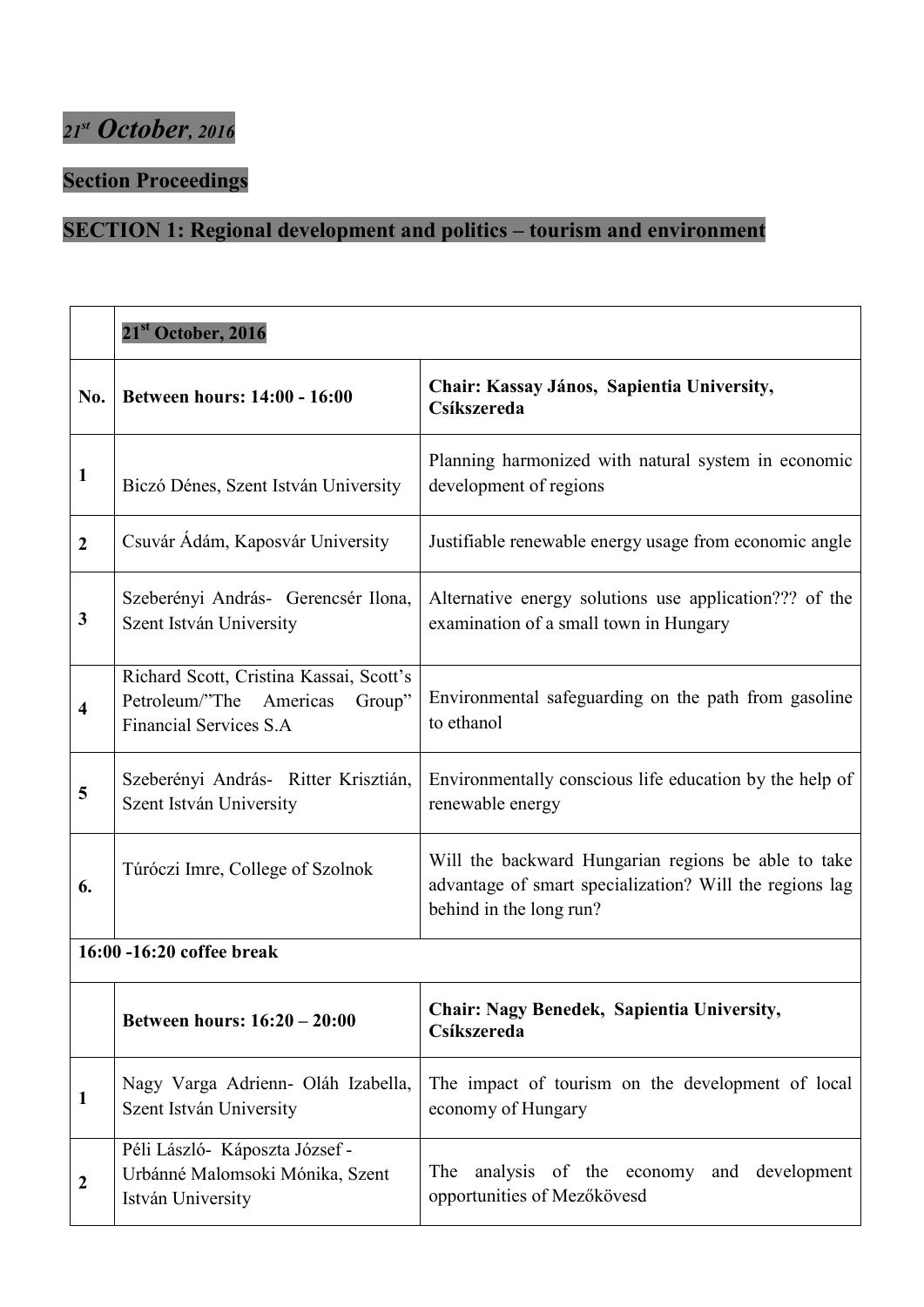| 3 | Urbánné Malomsoki Mónika - Péli<br>László – Péter Balázs, Szent István<br>University | The analysis of touristic opportunities in Mezőkövesd                                             |
|---|--------------------------------------------------------------------------------------|---------------------------------------------------------------------------------------------------|
| 4 | Haffner Tamás -<br>Wetzl Viktor,<br>University of Pécs                               | Possibilities for tourism co-operation in the area of the<br>Mecsek Térsége DMO                   |
| 5 | Szalkai<br>Gábor,<br>Lóránd<br>Eötvös<br>University                                  | Tourism as a development opportunity? – Gyimesbükk                                                |
| 6 | Madaras Szilárd, Sapientia Hungarian<br>University of Transylvania                   | The tourism demand analysis based on ARIMA model.<br>The case study of the Romanian Center Region |

# **SECTION 2: Regional development and politics - localities and human capital Room**

|                | 21 <sup>st</sup> October, 2016                                                                       |                                                                                                       |
|----------------|------------------------------------------------------------------------------------------------------|-------------------------------------------------------------------------------------------------------|
| No.            | <b>Between hours: 14:00 - 16:00</b>                                                                  | Chair: Hajdú Zoltán, HAS, Centre for Economic<br>and Regional Studies                                 |
| 1              | Bálint Csaba - Tóth Tamás, Szent<br>István University                                                | Comparison of the Hungarian counties in terms of<br>Healthcare system institutions                    |
| $\overline{2}$ | Csizmadiáné<br>Viktória<br>Czuppon<br>Dániel Zoltán András - Molnár Gábor,<br>University of Pannonia | Corporation of local governments and high education                                                   |
| 3              | Koroseczné Pavlin Rita - Koponicsné<br>Györke Diána, Kaposvár University                             | Factors influencing labor supply – maternity transfers<br>in Hungary                                  |
| 4              | Patay<br>Tünde,<br>Széchenyi<br>István<br>Univeristy                                                 | A Comparative Analysis of Migration Policies: (Best)<br>Practices from Europe                         |
| 5              | Office,<br>Mayor's<br>Szerb<br>György,<br>Kaposvár                                                   | Possibilities of sports infrastructure development for<br>the everyday physical education in Kaposvár |
|                |                                                                                                      |                                                                                                       |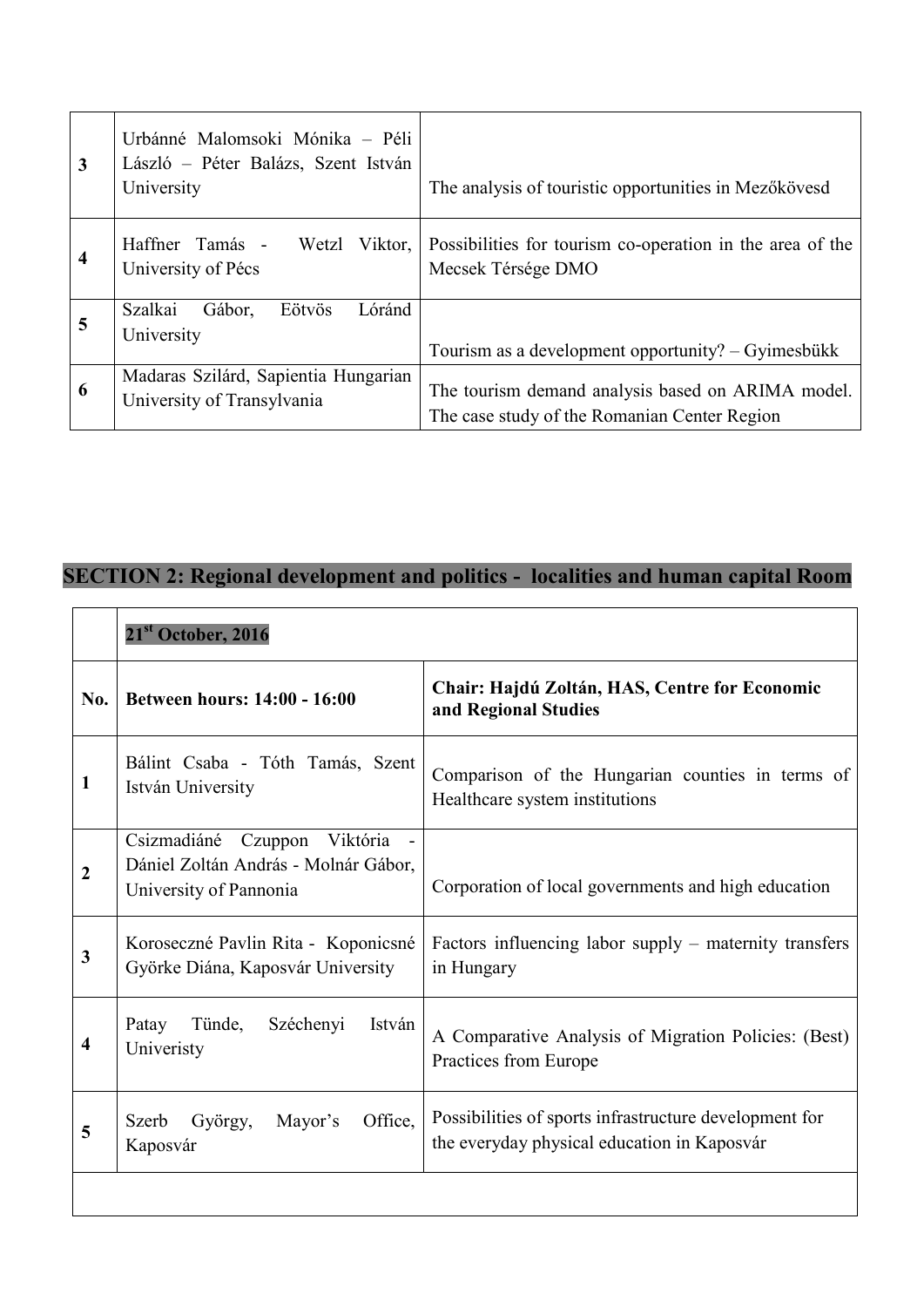**16:00 -16:20 coffee break**

|              | <b>Between hours: 16:20 - 20:00</b>                               | Chair: György Ottilia, Sapientia University,<br>Csíkszereda                                                                                   |  |
|--------------|-------------------------------------------------------------------|-----------------------------------------------------------------------------------------------------------------------------------------------|--|
| $\mathbf{1}$ | Hajdú Zoltán, HAS, Centre<br>for<br>Economic and Regional Studies | Sátoraljaújhely – ez a cím része?: New situation for a<br>state border divided town after EU Joining of Hungary<br>and Slovakia, $2004-2014+$ |  |
| 2            | Aldorfai György - Oláh Izabella,<br>Szent István University       | Territorial capital test for the small-, hamlet- and pigmy<br>villages in Hungary                                                             |  |
| 3            | Gerencsér Ilona - Tóth Tamás, Szent<br>István University          | The characteristics of local identities through the<br>examples of four Hungarian settlements                                                 |  |
| 4            | Bakos Izabella Mária - Tóth Tamás,<br>Szent István University     | Special Steps of Local Economic Development for<br><b>Improving Food Buying Groups</b>                                                        |  |
| 5            | Aldorfai György- Topa Zoltán, Szent<br>István University          | Infrastructural effects on the settlements' changes of<br>resources in an agglomeration area                                                  |  |

#### **SECTION 3: Regional development and politics -**

|                         | 21 <sup>st</sup> October, 2016                           |                                                                                                                                  |
|-------------------------|----------------------------------------------------------|----------------------------------------------------------------------------------------------------------------------------------|
| No.                     | <b>Between hours: 14:00 - 16:00</b>                      | <b>Chair: Geréb László, Regional Sciences</b><br><b>Association of Seklerland</b>                                                |
| 1                       | Abdulghani Al-sabai, Szent István University             | The danger caused by unemployment in the<br>stabilization process of Yemen's economy                                             |
| $\mathbf 2$             | Topa Zoltán - Czabadai Lilla, Szent István<br>University | The main factors of the economic miracle of<br>Japan after World War II                                                          |
| 3                       | Virág Attila, Corvinus University of Budapest            | Cooperation between Hungary and Romania in<br>the Gas Sector in the Light of Pipeline Projects<br>for the Security of Gas Supply |
| $\overline{\mathbf{4}}$ | Horeczki Réka, HAS, Centre for Economic                  | Urbanization on the edge of Europe                                                                                               |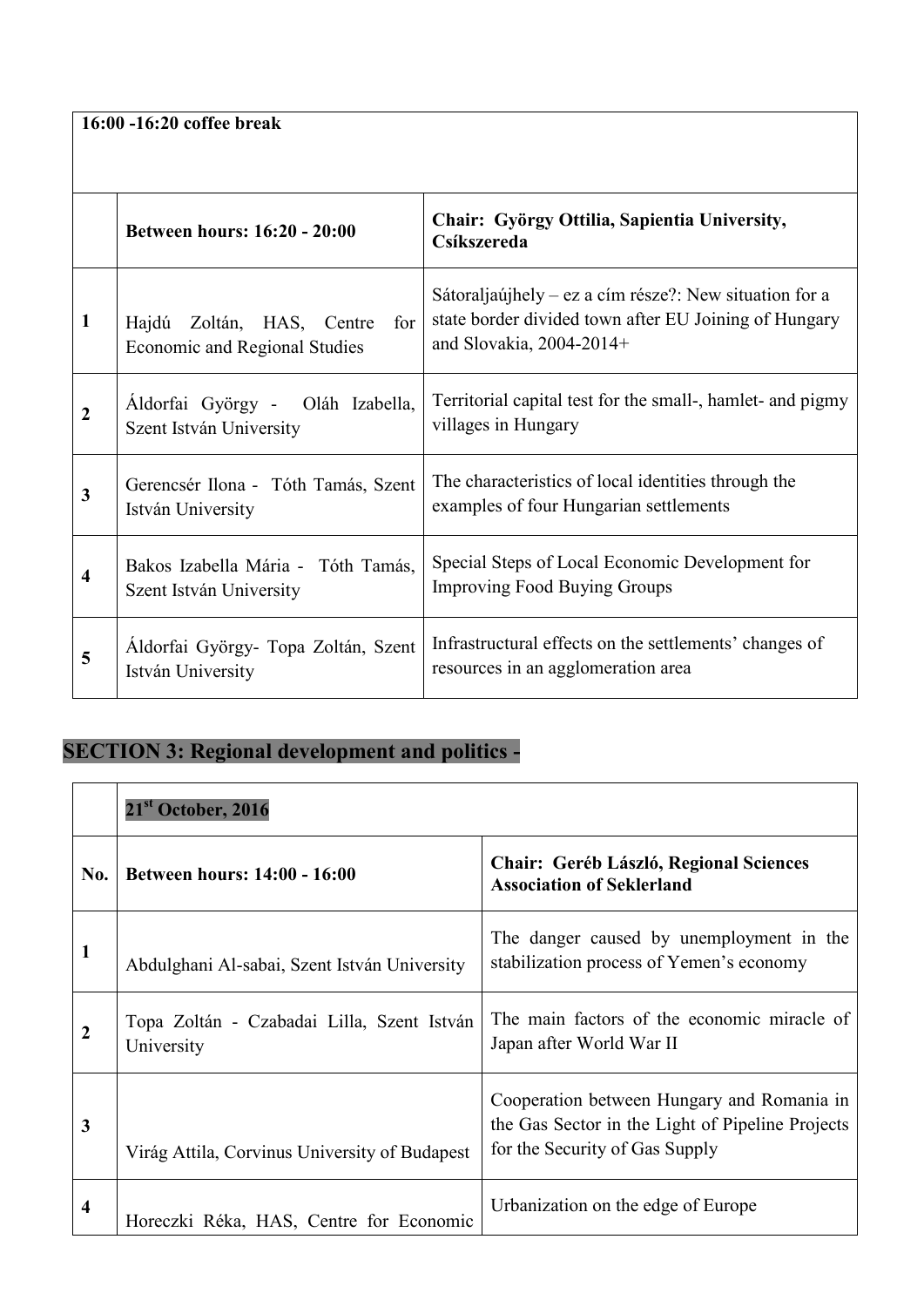|    | and Regional Studies                                                |                            |
|----|---------------------------------------------------------------------|----------------------------|
| 5  | Nick Gábor András - Pongrácz Ferenc,<br>Széchenyi István Univeristy | Smart collaboration index  |
| -6 | Nick Gábor András,<br>Széchenyi<br>István<br>Univeristy             | Is smart city competitive? |

#### **16:00 -16:20 coffee break**

|   | Between hours: 16:20 - 20:00                                                                    | <b>Chair: Fábián Attila, University of West</b><br><b>Hungary</b>                                           |
|---|-------------------------------------------------------------------------------------------------|-------------------------------------------------------------------------------------------------------------|
|   | Ritter Krisztián -<br>Nagy Henrietta, Szent<br>István University                                | Analysis of local economic development<br>capacity in Hungarian rural settlements                           |
| 2 | Dániel Zoltán András, University of Pannonia                                                    | Impact of non-refundable EU sources on<br>convergence of enterprises operating on<br>undeveloped areas      |
| 3 | Dániel Zoltán András - Molnár Tamás-<br>Csizmadiáné Czuppon Viktória, University of<br>Pannonia | Growth path strategies for Hungarian medium<br>enterprises using EU funds                                   |
| 4 | Kassay János - György Ottilia, Sapientia<br>Hungarian University of Transylvania                | Analysis of the European Union's sectoral<br>operational programs in Seklerland                             |
| 5 | Nagy Henrietta - Káposzta József,<br>Szent<br>István Univeristy                                 | What human resource potentials do the<br>Hungarian regions have in relation to the<br>EUROPE 2020 strategy? |

#### **SECTION 4: Financial affairs section**

|     | $21st$ October, 2016                |                                                                   |
|-----|-------------------------------------|-------------------------------------------------------------------|
| No. | <b>Between hours: 14:00 - 20:00</b> | Chair: Gáspárné Vér Katalin, Sapientia<br>University, Csíkszereda |
|     | Ágoston Anita, Kaposvár University  | Income effect of the higher education                             |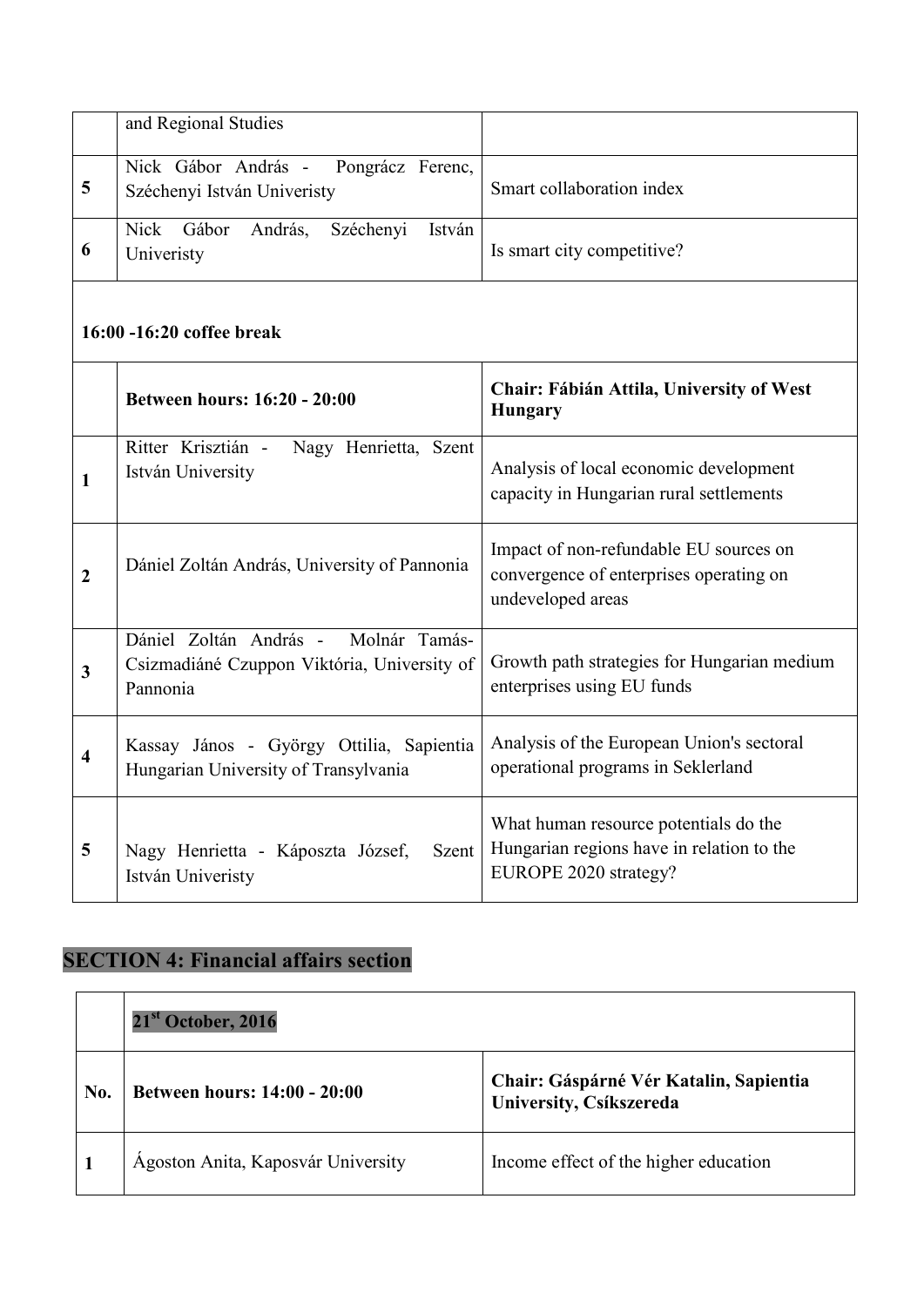| $\boldsymbol{2}$ | Bareith Tibor - Gál Veronika - Koponicsné<br>Györke Diána, Kaposvár University                                                                           | Enforcement of<br>social<br>the<br>corporate<br>responsibility<br>Hungarian<br>banks'<br>in the<br>practices |
|------------------|----------------------------------------------------------------------------------------------------------------------------------------------------------|--------------------------------------------------------------------------------------------------------------|
| 3                | Bíró Bíborka Eszter - Bíró Boróka Júlia,<br>Sapientia<br>Hungarian<br>University<br>of<br>Transylvania, Regional Science Association<br>from Szeklerland | Financial performance analysis of agricultural<br>enterprises in Covasna county                              |
| 4                | Fejér-Király Gergely, Sapientia Hungarian<br>University of Transylvania                                                                                  | Application of bankruptcy models in Harghita<br>county                                                       |
| 5                | Gál Veronika - Kiss Marianna -<br>Parádi-<br>Dolgos Anett, Kaposvár University                                                                           | Financing questions of social enterprises                                                                    |
| 6                | Tibor,<br>Wickert Irén -<br>Szarvas-Fekete<br>Kaposvár University                                                                                        | Prime-cost calculation in agriculture                                                                        |

# **16:00 -16:20 coffee break**

|              | <b>Between hours: 16:20 - 20:00</b>                                                                                                | Chair: Bíró Bíborka Eszter, Sapientia<br>University, Csíkszereda                            |
|--------------|------------------------------------------------------------------------------------------------------------------------------------|---------------------------------------------------------------------------------------------|
| $\mathbf{1}$ | Hajnal<br>Noémi,<br>Sapientia<br>Hungarian<br>University of Transylvania                                                           | The harmonization of accounting                                                             |
| 2            | Kovács Sándor Zsolt, HAS, Centre for<br><b>Economic and Regional Studies</b>                                                       | Small banks in the regional development -<br>theories and empirical evidences               |
| 3            | Kovács-Szamosi Rita - Bareith Tibor-<br>Csonka Arnold, Kaposvár University                                                         | Introduction of personal bankruptcy in<br>Hungary                                           |
| 4            | Somoskövi Csilla Mária,<br>Mór<br>Kaposi<br>Hospital                                                                               | Health economic aspects of division of social<br>and health service in psychiatria relation |
| 5            | Varga József - Gáspár Bencéné Vér Katalin -<br>Cseh Balázs, Kaposvár University, Sapientia<br>Hungarian University of Transylvania | The Tokaji Dukát role in the world of the<br>Hungarian local currencies                     |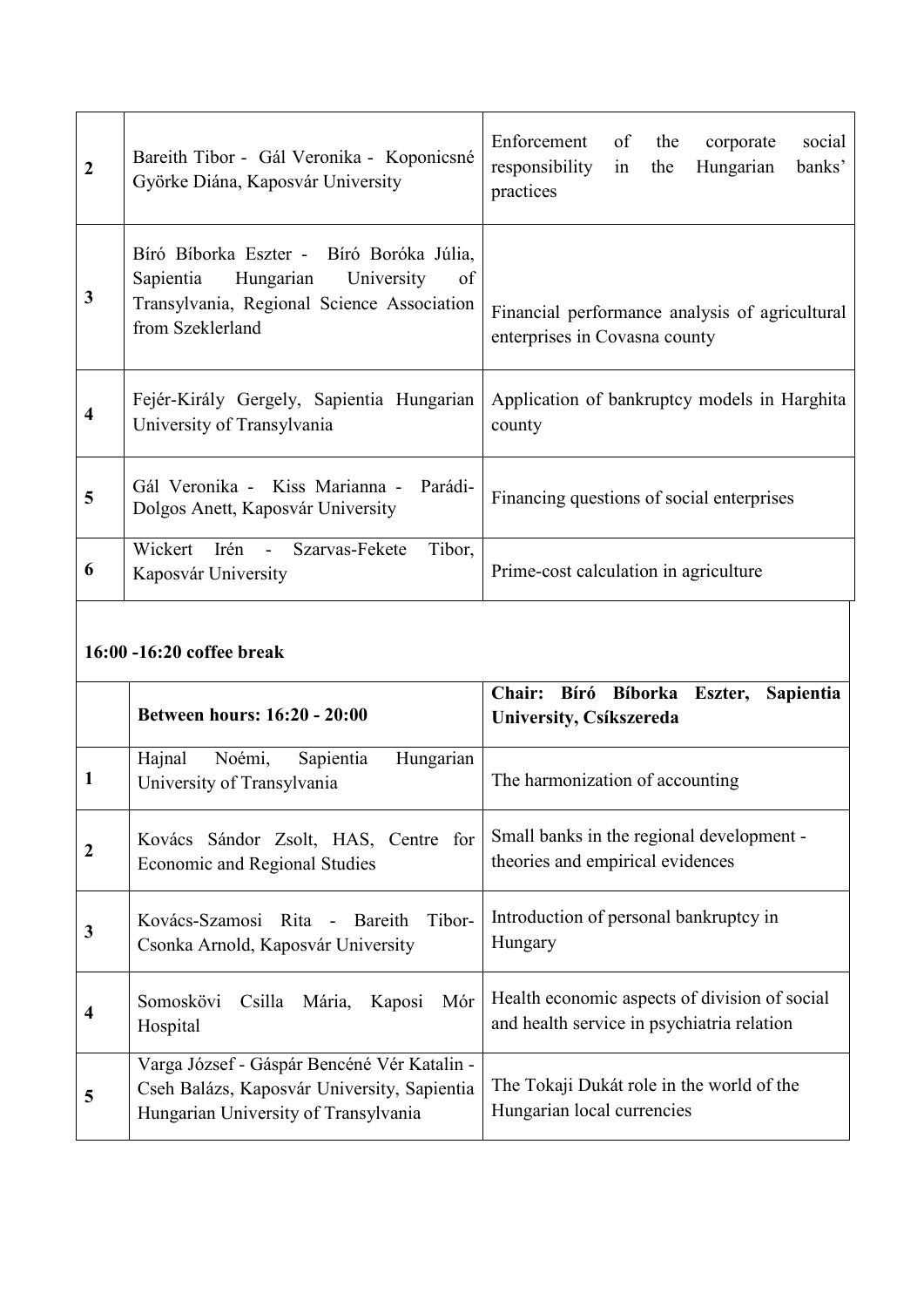#### **SECTION 5: Agricultural and rural development section**

|                         | 21 <sup>st</sup> October, 2016                                                                                                  |                                                                                                             |
|-------------------------|---------------------------------------------------------------------------------------------------------------------------------|-------------------------------------------------------------------------------------------------------------|
| No.                     | Between hours: 14:00 - 16:00                                                                                                    | <b>Chair: Elek Sándor</b>                                                                                   |
| 1                       | Balla Emese - Szőcs Levente-<br>Simon Eszter, Sapientia<br>Hungarian University of<br>Transylvania, Tarisznyás<br>Márton Museum | Analysis of the obtaining conditions and effects of the EU rural<br>development supports in Harghita county |
| $\boldsymbol{2}$        | Czabadai Lilla - Nagy Adrienn,<br>Szent István University                                                                       | The impact of some particular rural development subsidies in<br>Hungary                                     |
| 3                       | Szerb András Bence, Kaposvár<br>University                                                                                      | The position of the Hungarian grain sector on the international<br>markets                                  |
| $\overline{\mathbf{4}}$ | Rácz Katalin, Research Institute<br>of Agricultural Economics                                                                   | Economic importance of agricultural cooperation                                                             |
| 5                       | Vígh Enikő, Research Institute<br>of Agricultural Economics                                                                     | Efficiency and productivity of farms in a changing climate                                                  |
| 6                       | Molnár Melinda - Kassai<br>Zsuzsanna, Szent István<br>University                                                                | The operational mechanism of community initiatives                                                          |
|                         | 16:00 -16:20 coffee break                                                                                                       |                                                                                                             |
|                         | Between hours: 16:20 - 20:00                                                                                                    | Chair: Bíró Boróka-Júlia, Regional Sciences Association of<br><b>Seklerland</b>                             |
| 1                       | Borbély Csaba - Takács Vivien-<br>Bence<br>Krisztina,<br>Kaposvár<br>University                                                 | The judgment of decreasing food lavish in restaurants                                                       |
| 2                       | Földi Kata, College of Szolnok                                                                                                  | Exploratory research of the food shopping behaviour in<br>Hungary at one of the food retailing company      |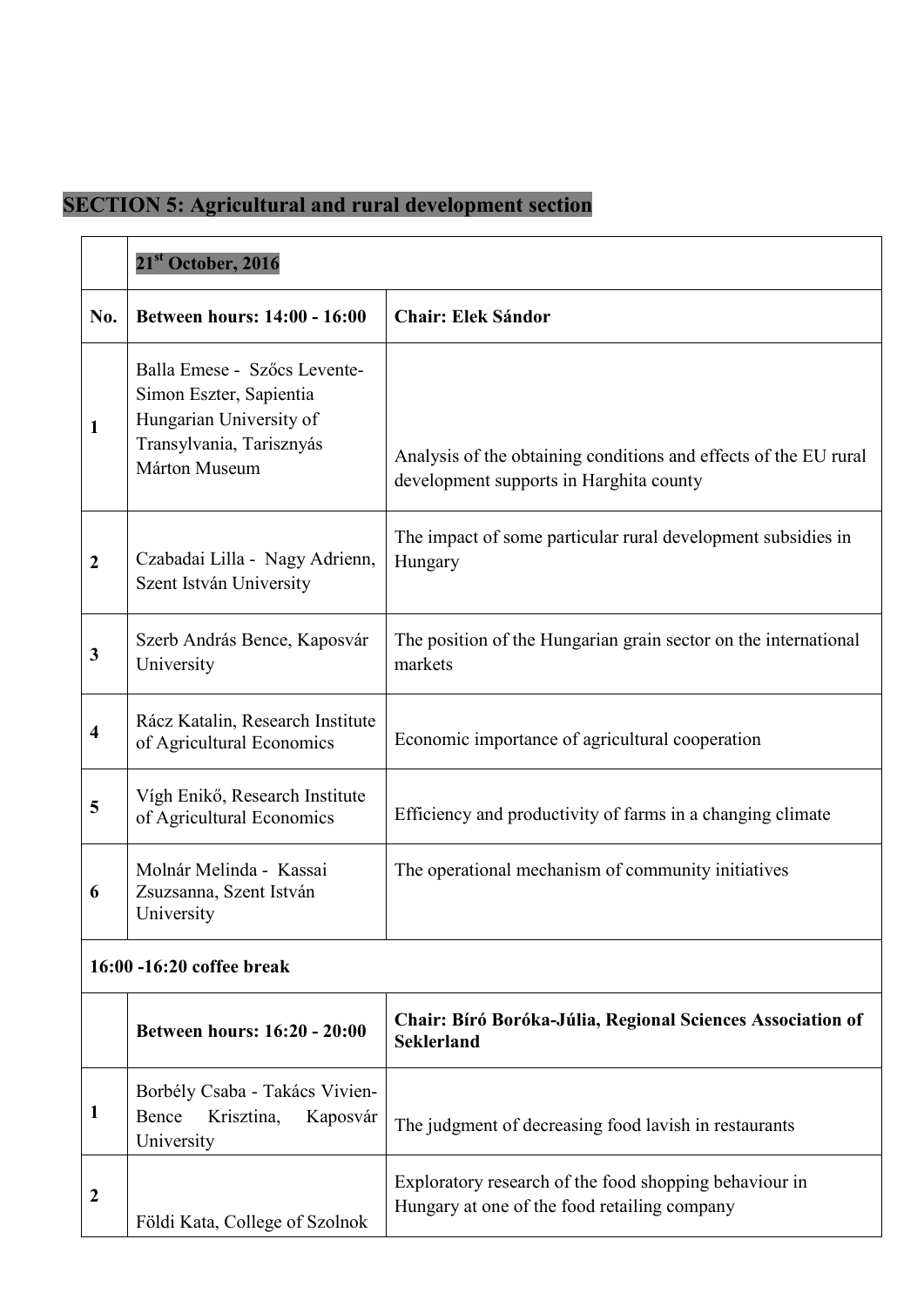| $\mathbf{3}$ | Kóródi<br>Márta,<br>College<br>of<br><b>Szolnok</b>                                          | Selling characteristics of local products with specific regard to<br>the tourism aspects based on the examples of four countries and<br>four settlements |
|--------------|----------------------------------------------------------------------------------------------|----------------------------------------------------------------------------------------------------------------------------------------------------------|
| 4            | Sapientia<br>Katalin,<br>Péter<br>of<br>Hungarian<br>University<br>Transylvania              | The situation of short food supply chains in Harghita county                                                                                             |
| 5            | Research<br>Szabó<br>Dorottya,<br>Agricultural<br>of<br>Institute<br>Economics               | Determining the target groups of farmers' markets based on<br>consumer attitude and socio-demographic factors                                            |
| 6            | Vörös Mihály László -<br>Bakos<br>Izabella Mária, Edutus College,<br>Szent István University | Healthy Dietary Awareness of Households Located in Rural<br>Areas – Survey Results of an International Comparative<br>Analyses Research                  |

# **SECTION 6: Management and Marketing section**

|                  | $21st$ October, 2016                                                          |                                                                                                         |
|------------------|-------------------------------------------------------------------------------|---------------------------------------------------------------------------------------------------------|
| No.              | <b>Between hours: 14:00 - 16:00</b>                                           | Chair: Szőcs Attila, Sapientia University, Csíkszereda                                                  |
| 1                | Berke Szilárd - Kőműves Zsolt,<br>Kaposvár University                         | Satisfaction, motivation and personality types by sales leaders<br>in SME sector: a pilot study         |
| $\boldsymbol{2}$ | Horváth Csaba - Koltai László -<br>Óbuda University                           | Lean and green printing  Marketing or management tools?                                                 |
| 3                | Horváth<br>Szilárd,<br>Kaposvár<br>University                                 | Economics of education – dilemma- alternative, in Hungary                                               |
| 4                | Kiss Marianna - Arnold Csonka,<br>Éva,<br>Kulcsárné<br>Kaposvár<br>University | The role of CSR at companies is 'fashion'<br>or real<br>commitment?                                     |
| 5                | Koltai László - Horváth Csaba -<br>Óbuda University                           | Reflections of the "lean printing and packaging" approach in<br>the thesis works of graduating students |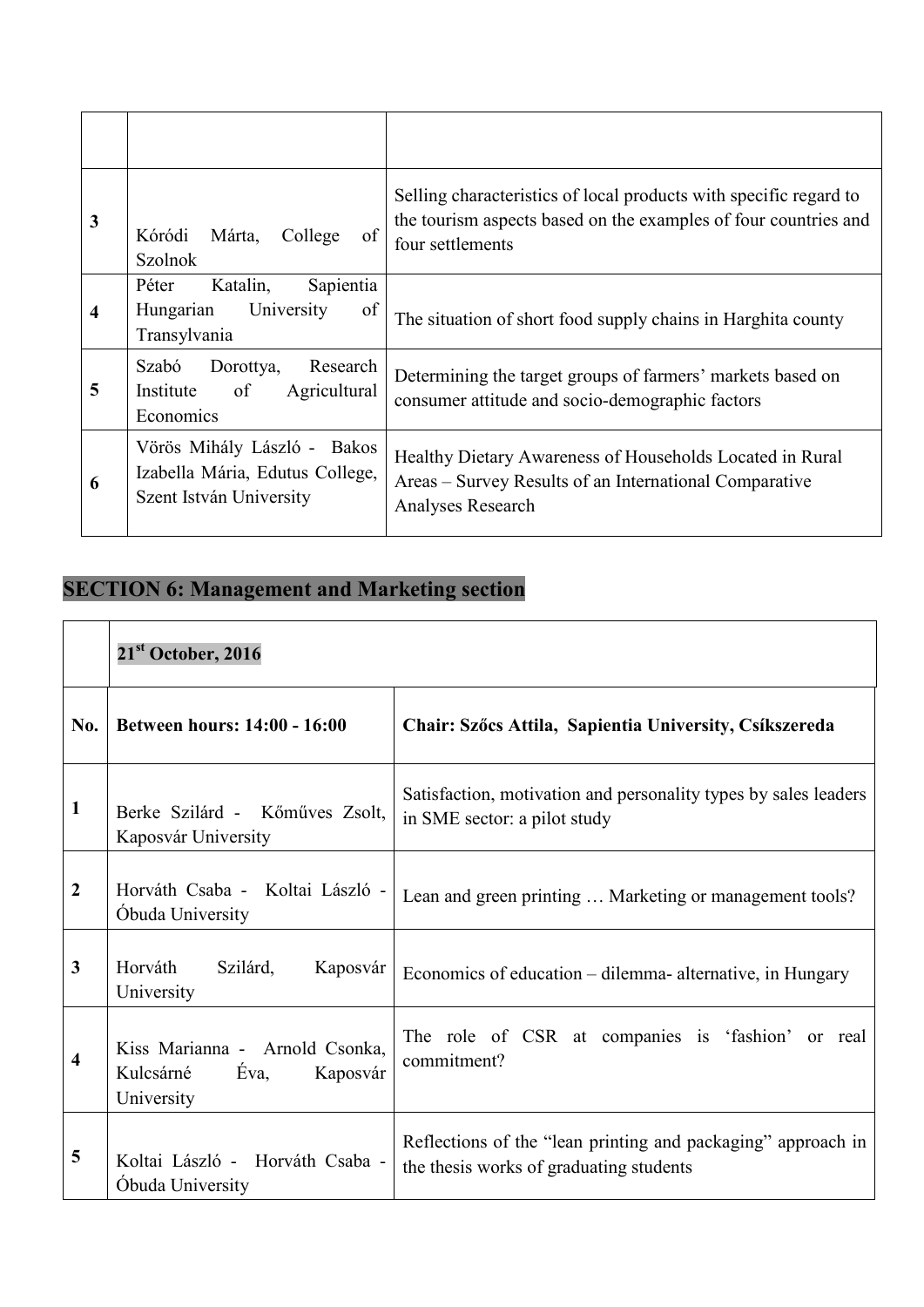| 6                | Kömüves Zsolt - Berke Szilárd-<br>Gabriella,<br>Póra<br>Kaposvár<br>University                                                          | Survey on female managers                                                 |  |  |  |
|------------------|-----------------------------------------------------------------------------------------------------------------------------------------|---------------------------------------------------------------------------|--|--|--|
|                  | 16:00 -16:20 coffee break                                                                                                               |                                                                           |  |  |  |
|                  | Between hours: 16:20 - 20:00                                                                                                            | Chair: Lázár Ede, Sapientia University, Csíkszereda                       |  |  |  |
| $\mathbf{1}$     | Lázár Ede, Sapientia Hungarian<br>University of Transylvania                                                                            | Empirical Tests of Warranty Theories in the German<br>Automobile Market   |  |  |  |
| $\boldsymbol{2}$ | Mondok Anita, College of Szolnok                                                                                                        | Examining event management activities in the Hungarian<br><b>SMEs</b>     |  |  |  |
| 3                | Szabó-Szentgróti Gábor - Borbély<br>Csaba- Csonka Arnold- Köműves<br>(rövid ö?) Zsolt - Szabó-Szentgróti<br>Eszter, Kaposvár University | Career path in the business service sector                                |  |  |  |
| 4                | Szőke Brigitta, Szent István<br>University                                                                                              | The Importance of Business Planning in the Approach of a<br>Large Company |  |  |  |
| 5                | Takács István - Takács-György<br>Katalin, Óbuda University                                                                              | Role of partnership in life of SMEs -Observations of a survey             |  |  |  |
| 6                | Veres Edit, Partium Christian<br>University                                                                                             | Factors which influences the social behaviour of companies<br>executives  |  |  |  |

# **SECTION 7: Mathematical economics section**

|     | $21st$ October, 2016                                  |                                                               |
|-----|-------------------------------------------------------|---------------------------------------------------------------|
| No. | <b>Between hours: 14:00 - 16:00</b>                   | Chair: Kristály Sándor, Babeș-Bolyai University,<br>Kolozsvár |
|     | Babeș-Bolyai<br><b>Baricz</b><br>Arpád,<br>University | Zeros of derivatives of Bessel functions                      |